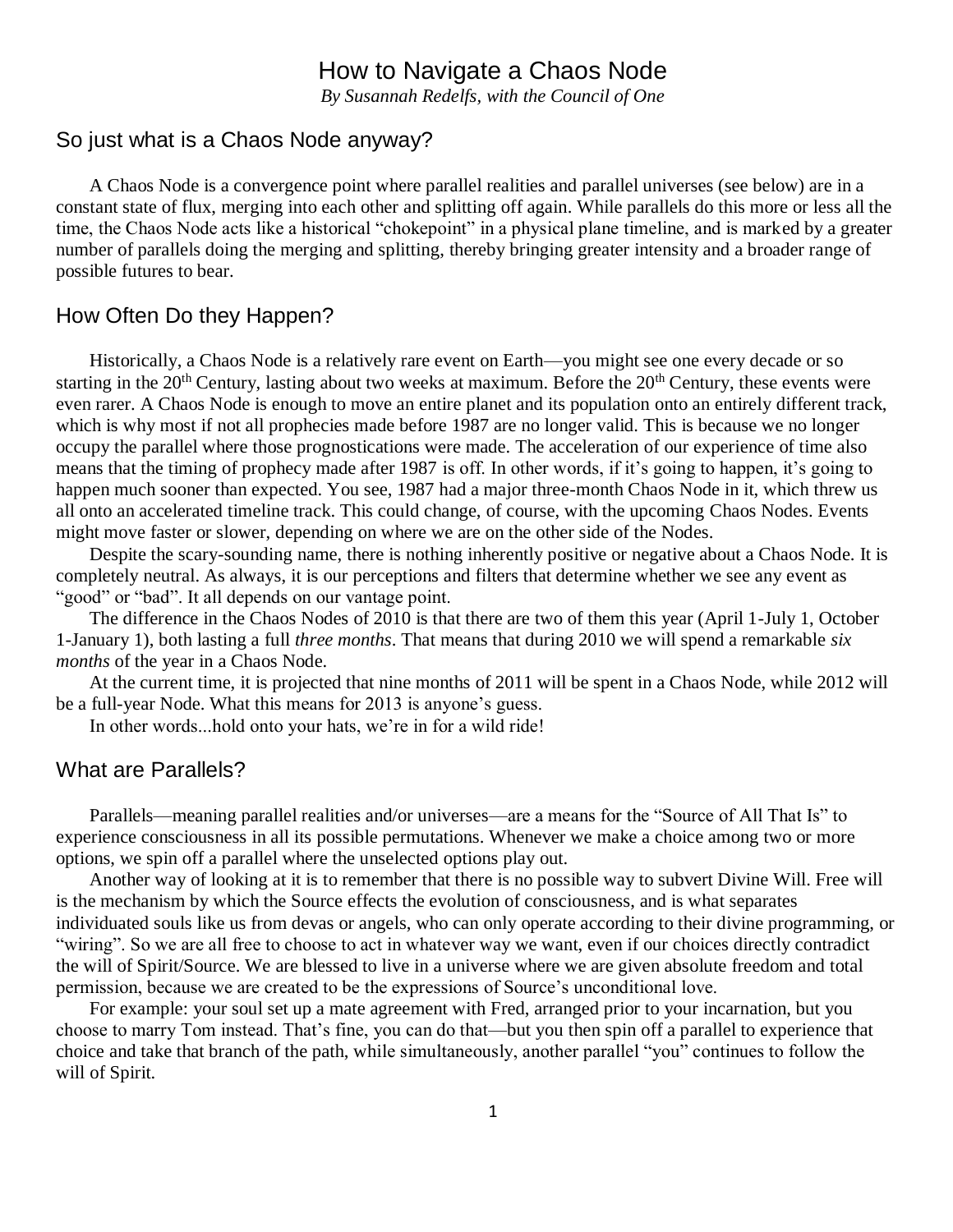As a result of the entirety of human history being populated by free-willed individuated souls, there are countless parallels of Earth alone. Sometimes they continue for centuries, sometimes for a few moments, depending on the level of choice. There are planetary parallels as well as individual ones, where history took an alternate turn based on collective choice, as well.

When parallels collapse, the energy of that entire universe is merged with remaining parallels and made available for use. Parallels collapse for various reasons—planetary parallels can run their course or end in some extinction event, and individual parallels will collapse as soon as they no longer serve the cause of evolution, or with the death of the "parallel self".

The creation, maintenance, and destruction of parallels for a given planet are conducted from the  $7<sup>th</sup>$ Dimension, or Buddhaic Plane, of that planet, because that is the minimum level of advancement needed to handle the complexity of it all. However, all souls start learning about how to navigate the parallel grids from their first incarnation on a planet, with the help of our guides. When our soul runs the "life simulator" on the middle astral before taking incarnation to explore the possible outcomes of our pre-life choices, we are playing with the parallel grids.

### I Am Infinite, I Contain Multitudes

We may be experiencing simultaneous, or concurrent, existence in literally billions of parallels. Obviously, the human mind is not equipped to deal with complexity on this level, and so we think of ourselves as being in the "One True Reality" or parallel. But this is simply not true from the perspective of Spirit, where all concurrent incarnations across parallels and the timeline are equally valid.

When one of our parallel embodiments experiences the collapse of its parallel, it merges with one or more of the remaining concurrent incarnations. In other words, we are constantly jumping from parallel to parallel. We usually retain no conscious memory of doing so, for the sake of experiential consistency. Still, we are constantly receiving "bleedthrough" from other parallels, accessing this information through intuition, meditation and dream. During times of heavy parallel mergers or splits, this bleedthrough can be intense to the point of disorientation. This sense of dislocation can be severe enough that those who are already suffering from emotional and mental imbalances can be pushed over the edge into a full psychotic break. Active psychics are especially sensitive to parallel bleedthrough.

Our parallel incarnations might look very much like us, or we could be expressing through an entirely different body, gender, sexual orientation, culture and manifested soul age, depending on how far the parallel in question diverged from the reality we are used to experiencing every day. Similarly, there are planetary parallels that look all but identical to our everyday reality, and parallels where the planet looks very, very different from the one we're used to, to the point where we might not recognize it as Earth at all.

Kinda makes the ol' head spin...

## If It's Monday, I Must Be In Parallel-9854723X

So what happens to us during times of heavy parallel mergers and splits, such as a Chaos Node? How can we best work with it?

Obviously, we don't have to be conscious of them to move through parallels, since we're doing it more or less constantly without noticing. But if we *are* conscious of the times when the activity is especially heavy, there are ways that we can master the experience so that we are always navigating to our "parallel of highest probability".

During any time of heavy mergers and/or splits, and especially during a Chaos Node, things can move into and out of our life and experience very, very quickly. During a Chaos Node, physical issues can appear suddenly. For instance, cancer in remission can become active again, literally instantaneously. Conversely, an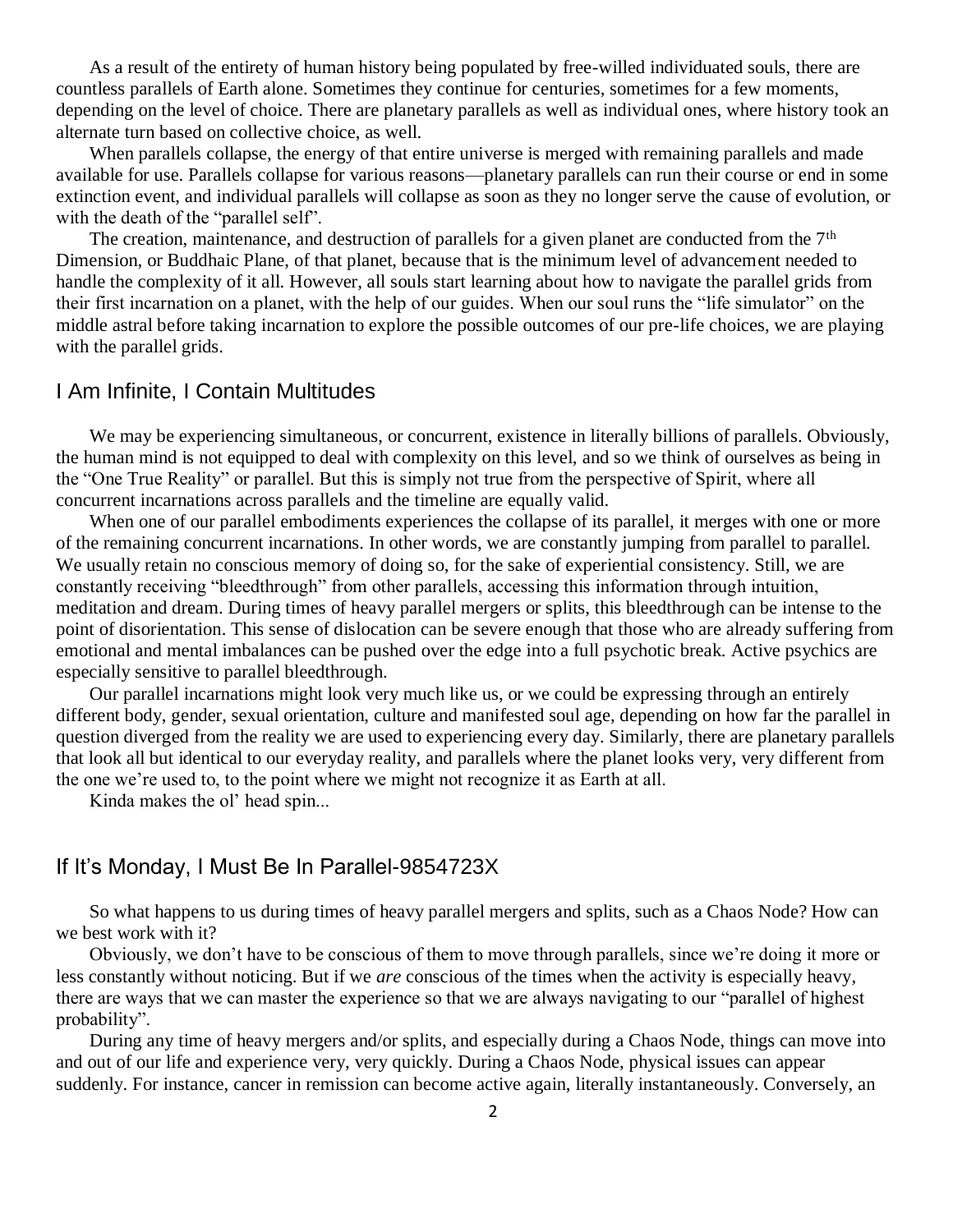active disease can go into remission or disappear entirely, also instantaneously. It is interesting to note that in almost all cases of spontaneous remission, of cancers or any other diseases, it is because the disease was "spun off" into another parallel. In a similar vein, issues sourcing from the emotional and mental bodies can be generated or resolved equally quickly. Thus, conscious parallel navigation can be seen as an opportunity to attract miracles into our experience.

It is a good idea to postpone major life decisions you may be pondering until things feel more stable, if this is possible. For instance, if your primary mate relationship goes into crisis during a Chaos Node. . . . You might want to hold off on breaking up or starting divorce proceedings until things settle down, since it may only be a temporary condition generated by parallel bleedthrough. Of course, every situation is different, and if you were reevaluating the relationship before you went into the Node, the energy of it might give you the impetus to take action that you may have been unable or unwilling to initiate before. After all, it might actually serve everyone concerned if the relationship in question changes form.

Just as in the field of astrology, during planetary retrogrades, the period going into and out of a parallel merger and/or split is more intense. This is also true for a Chaos Node, but because of its scale and powerful effect, even the time of relative stability between the beginning and end of one can feel very disorienting.

Any parallel merger gives us the opportunity to attract or call into our experience qualities and conditions that are joyful to us. Any parallel split offers us the option of "spinning out" what we don't want away from us into a collapsing parallel. During a Chaos Node, the opportunities are even greater, and during major Nodes such as the ones we will be experiencing for the next few years, the possibilities are literally infinite.

To help us navigate these Nodes, the Council of One has transmitted a technique for us:

# Parallel Dance

1. Unify your fields via the Unified Chakra Meditation, or by intent if you've already entrained your fields through practice to unify instantly.

2. Allow your consciousness to drop to the center of your heart chakra. In the center of your heart, there is a Threefold Flame—Love, Truth, and Energy. First, notice the three flames. Are they all the same height? If not, raise all of the flames to the level of the highest so they are equal. Settle your consciousness in the center of this Threefold Flame, which gives off light but not heat.

3. Ask Spirit to allow you access into the parallel grids. You may see visions flickering across the surface of the flames, feel the energy of the constant motion of the parallels, or feel nothing much at all. Some people go blank the first time they encounter the grids because our mental bodies, designed to think in a linear fashion, can't hold cohesion when confronted with the true nonlinear nature of reality. As with anything, practice increases skill and retention of conscious parallel navigation.

4. At this time, ask Spirit to collapse and spin out of your current parallel anything in you, your life, and your universe which no longer serves you, anything which blocks clear and conscious access to Spirit, and any imbalance and diseases of the body and fields. You can add specific requests if you must, but you might want to be as general as possible, since this gives your essence more flexibility in fulfilling your intent. You may feel very cold physically as you do this, since Spirit often uses the frequency of Divine Purity to do this for you.

5. When the spinning-out feels complete, ask Spirit to bring in those qualities and energies that most promote the graceful, easy and joyful expression of your life plan and divine service, full health and balance of the physical body and fields, and the experience of joy on earth. Again, you can make specific requests, but this is not recommended. Remember that you are working on a very high level here, and it